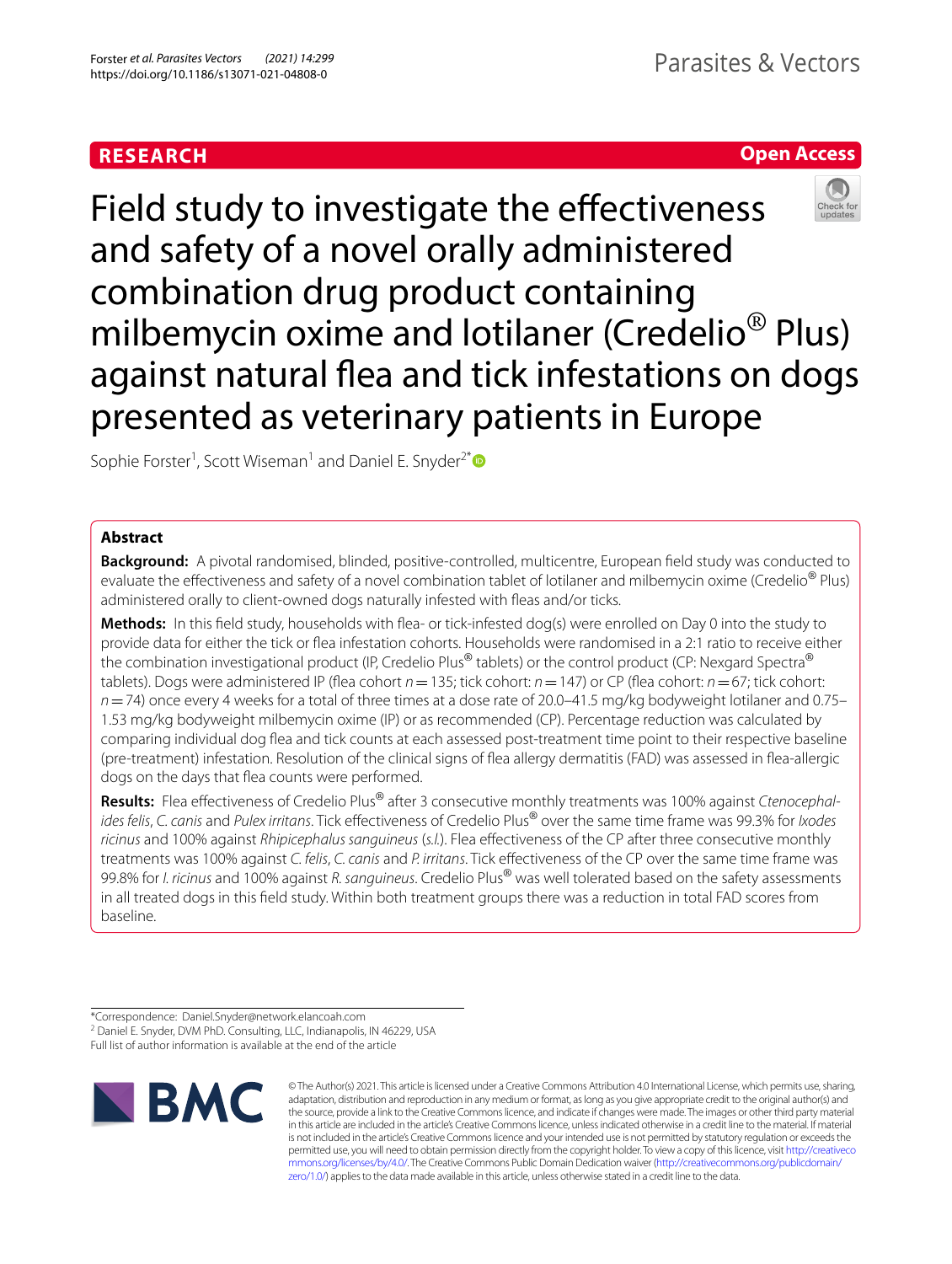**Conclusions:** This pivotal European feld study demonstrated the excellent efectiveness and safety of a combination of lotilaner and milbemycin oxime (Credelio Plus®) administered orally to dogs naturally infested with feas and/or ticks.

**Keywords:** Credelio Plus®, Dog, Efectiveness, Fleas, Lotilaner, Milbemycin oxime, Oral, Ticks, Veterinary patients

# **Background**

In Europe, the cat flea (*Ctenocephalides felis*) is the species most commonly found on dogs; however, in certain regions the dog fea (*Ctenocephalides canis*) and the hedgehog fea (*Archaeopsylla erinacei*) are also routinely seen [[1\]](#page-10-0). Blood-feeding by *C. felis* and *C. canis* can cause local irritation known as fea bite dermatitis and with repeated exposure dogs may develop fea allergy dermatitis (FAD) [\[2](#page-10-1), [3](#page-10-2)]. Infestations with large numbers of cat or dog flea species can lead to anemia, which can be more pronounced in young or debilitated animals [[2\]](#page-10-1). Fleas are known to transmit several zoonotic disease agents such as fea-borne spotted fever (*Rickettsia felis*), murine typhus (*Rickettsia typhi*) and cat scratch disease (*Bartonella henselae*) [\[4](#page-10-3), [5\]](#page-10-4). Fleas additionally serve as intermediate hosts for helminths including the dog tapeworm *Dipylidium caninum* [\[6\]](#page-10-5).

Ticks are found throughout most of Europe and on dogs predominantly include species from the genera *Dermacentor*, *Ixodes* and *Rhipicephalus* [\[1](#page-10-0)]. Tick blood-feeding causes nuisance to the dog and their owner and skin irritation at the site of attachment, and heavy infestations can result in anaemia [\[1](#page-10-0), [7\]](#page-10-6). In Europe tick-transmitted disease agents, some of which are zoonotic, include *Babesia canis* vectored by *Dermacentor reticulatus,* canine and human anaplasmosis (*Anaplasma phagocytophilum*) and Lyme borreliosis (*Borrelia burgdorferi* (*s.l.*)), both of which are transmitted by *Ixodes ricinus* [[5\]](#page-10-4). Ticks in the genus *Rhipicephalus* are known to transmit canine ehrlichiosis (*Ehrlichia canis*), babesiosis (*Babesia vogeli*, *Babesia gibsoni*), hepatozoonosis (*Hepatozoon canis*) and Mediterranean spotted fever (*Rickettsia conorii*) [\[8](#page-10-7)].

It is recommended by global veterinary practice guidelines (e.g. ESCCAP) that dogs exposed to flea and tick infestations in endemic regions of Europe and their potential for disease transmission should be prescribed approved pulicidal and acaricidal products to provide consistent and ongoing efficacious flea and tick treatments [[1,](#page-10-0) [9](#page-10-8)]. Lotilaner is an ectoparasiticide and is one of several similar active ingredients that contain this newer class of chemistry called the isoxazolines [\[10](#page-10-9)]. Lotilaner was previously developed as an oral monthly administered chewable tablet for use in dogs and cats as a mono-use drug product (Credelio™, Elanco Animal Health). Credelio<sup>™</sup> has been shown to provide fast and consistent month-long efectiveness against feas and ticks in dogs and cats  $[11–23]$  $[11–23]$ . It was also shown to have efectiveness against *Demodex* spp. mites in dogs [\[24\]](#page-10-12). To provide broad-spectrum adult and larval endoparasite effectiveness, in addition to flea, mite and tick prevention and treatment in dogs, an oral chewable tablet formulation combination drug product (Credelio Plus®) was developed that contains a minimum dose of 0.75 mg/kg (range 0.75–1.53 mg/kg) of milbemycin oxime (MO) and a minimum dose of 20 mg/kg (range 20–41.5 mg/kg) of lotilaner.

In this publication we report the efectiveness and safety of the novel lotilaner and MO combination investigational product (IP), Credelio Plus<sup>®</sup>, compared to an authorised control product (CP), NexGard Spectra®, for the prevention, treatment and control of naturally occurring fea and tick infestations in client-owned dogs in Europe under feld conditions.

# **Methods**

The study was a pivotal randomised, blinded, positivecontrolled, multicentre, GCP-compliant, European feld study to evaluate the efectiveness and safety of a combination of lotilaner and MO chewable tablets (IP) administered orally to dogs naturally infested with feas or ticks. Dogs were enrolled from 25 veterinary clinical sites located in Germany (*n*=12), Hungary (*n*=6) and Spain (*n*=7), covering diferent climate zones across Europe. The veterinary practices were selected in geographic areas where fea and tick prevalence was known to be high. This field study was conducted in accordance with the World Association for the Advancement of Veterinary Parasitology (WAAVP) guidelines for evaluating the efectiveness of parasiticides for the treatment, prevention and control of fea and tick infestation on dogs and cats, VICH Guideline 9, Guideline on Statistical Principles for Veterinary Clinical Trials and Guideline for the Demonstration of Efectiveness of Ectoparasiticides [[25–](#page-11-0) [28\]](#page-11-1). Study site personnel involved in making assessments of fea or tick efectiveness and safety were masked to treatment assignments. Day 0 was defned as the day the frst treatment was administered to each enrolled dog.

# **Animals**

Dogs considered for enrolment had to be at least 8 weeks of age and weigh  $\geq 2.0$  kg on Day 0. To be enrolled in the study, on Day 0 the owner was required to complete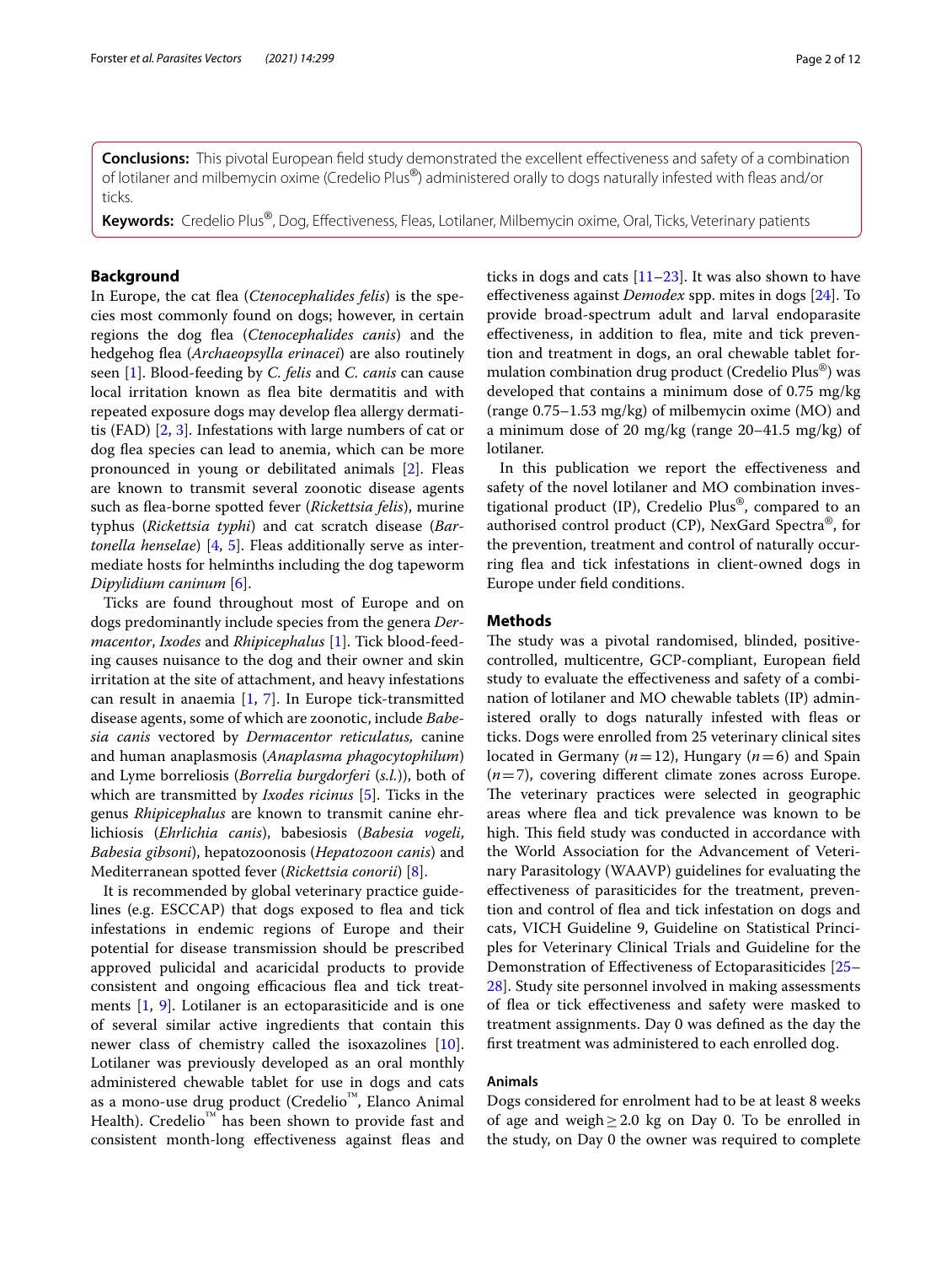and sign an Owner Consent Form and to provide the dog's prior and current medical history. Dogs also were required to be negative on Day 0 to a HW antigen test (using a commercial SNAP antigen assay) that was performed by the investigator. Blood samples collected on Day 0 that were negative on the HW antigen test were further examined for HW microflaria (Modifed Knott's test) as well as real-time PCR (speciation of microflaria if found) at the designated clinical laboratory. Dogs that were positive for HW microflaria were removed from the study once these results were submitted to the investigator.

Single- and multi-dog (maximum of 3 dogs per household) households were eligible for participation. The first dog of a household with three or more live, attached ticks or five or more fleas was enrolled as the primary dog, with up to two additional dogs in the household enrolled as supplementary dogs. If a primary dog fulflled both the inclusion criteria of a flea-infested patient and a tickinfested patient, that primary dog was enrolled in the tick population. All supplementary dogs in a household had only physical examinations and body weights that were collected during the study. The product effectiveness of the IP or CP was evaluated only in each enrolled primary dog, and the individual primary dog was considered the experimental unit assessed for product efectiveness. Households were enrolled into the study to provide data for either the tick infestation or fea infestation cohort of the study; no household was enrolled into both cohorts. All households were randomised to one of the two treatment groups, IP or CP. The IP and CP products, route, dosage and frequency of treatment were the same in both cohorts of the study.

Dogs of any breed and sex and reproductively neutered or intact (non-pregnant and non-lactating if female) and not intended for breeding during the study were eligible for enrolment. Other animal eligibility criteria included: the dog was of a suitable temperament (not fractious); the dog was owned by a client, *not* an investigator or the clinic's veterinarian(s), staf or relatives thereof; no other dogs in the household were participating in this study; if housed primarily outdoors, the dog was maintained in a controlled home/yard environment that allowed for observations required by the study; the dog was generally healthy, i.e. expected to survive the study duration based on history and physical examination; the dog was free of a serious disease that would interfere with the objectives of the study. If serious or systemic disease was present (e.g. epilepsy, diabetes mellitus, hypothyroidism, etc.), it was to be diagnosed accordingly and well controlled with the appropriate ongoing treatments that were anticipated to continue throughout the entire study period for the specifc disease state. Dogs in each enrolled household were prohibited to use any commercial product with efectiveness against ticks and/or fleas on the animal or its home environment during the course of this feld study.

The owner returned the primary dog and supplementary dogs to the clinic for various procedures and assessments including weekly for flea or tick counts, biweekly for FAD assessments or monthly for treatment until the end of the live phase on Study Day  $84 \pm 2$ .

## **Randomisation**

A randomisation algorithm within the electronic data capture system employed in this study was used to assign each household with an enrolled primary dog to Group 1 (IP; Credelio Plus<sup>®</sup> tablets;  $MO +$ Lotilaner) or Group 2 (CP; Nexgard Spectra® tablets; afoxolaner + milbemycin oxime). The randomisation was stratified by site to ensure each site had households allocated to both IP and CP treatment groups. Households were blocked in a 2:1 ratio (IP:CP; block size of 3). Households were randomised in the sequence of enrolment. All dogs from the same household were allocated to the same treatment. The examining veterinarian was not aware of the allocation of the treatment to each enrolled dog.

#### **Treatment**

Dogs were administered IP or CP once every 4 weeks for a total of three times; on Study Day 0 and subsequently on Study Days  $28 \pm 2$  and  $56 \pm 2$ . A designated unmasked dispenser at each veterinary clinic was solely responsible for dispensing of the experimental IP and CP products and giving and reviewing product administration instructions to the owners. The IP, Credelio Plus® combination tablets were supplied in fve diferent strengths. This allowed for the targeted dose range of the flavored tablet dosage form for the IP and a unit dose refecting the intended oral treatment at approximately 20–40 mg lotilaner per kg body weight and approximately 0.75– 1.5 mg milbemycin oxime per kg body weight. The CP, Nexgard Spectra® tablets (afoxolaner and milbemycin oxime; Boehringer Ingelheim) were dispensed per label directions.

The owner was instructed on storage and administration of the assigned product while at the veterinary clinic and then administered the tablets at home and confrmed product consumption. Each product was given under the following conditions to ensure maximum product efectiveness: the IP was to be administered to the dog under fed condition (last meal taken approximately 30 min prior to treatment). If the dog had not been fed approximately 30 min prior to treatment, or in the case of doubt, food was ofered to the dog (the targeted amount was one third of the daily ration) prior to treatment; the CP was given as per label instructions.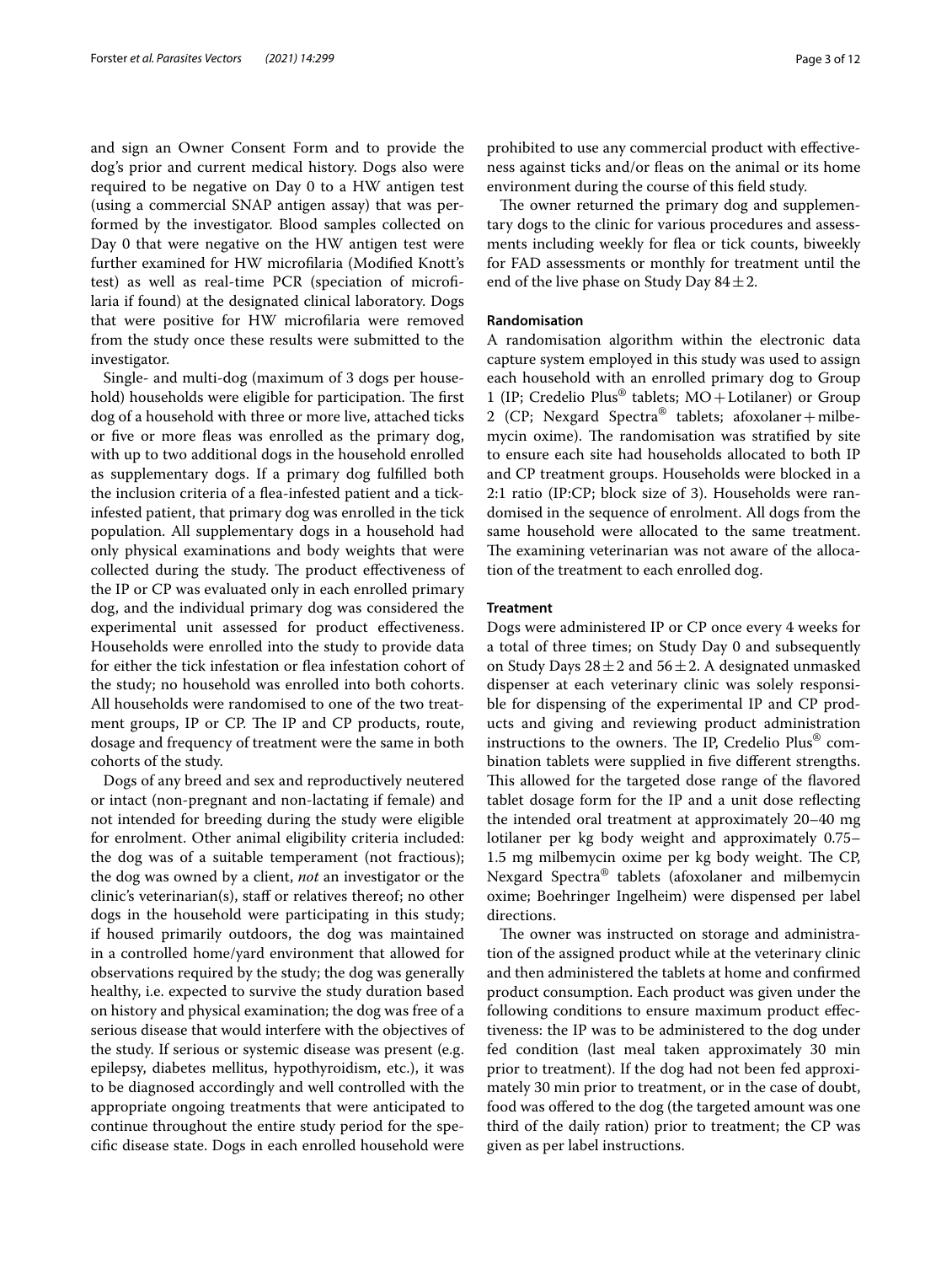#### **Flea and tick counts**

Flea counts on primary dogs were conducted pretreatment on Day 0 and post-treatment on Days  $14\pm2$ ,  $28 \pm 2$ ,  $56 \pm 2$  and  $84 \pm 2$ . The entire hair coat on each dog was systematically combed using an extra-fne-tooth fea comb until all fleas were removed. The veterinary clinic staf conducting the fea counts had been trained on this procedure. Each dog was combed for a minimum of 10 min. If feas were found in the last minute, then combing was continued for an additional 5 min. Fleas capable of maintaining upright orientation and/or coordinated movement were considered alive. All live fleas were counted and recorded as they were removed. On each day fleas were collected from a primary dog, they were stored for subsequent speciation.

Tick counts on primary dogs were conducted pretreatment on Day 0 and post-treatment on Days  $7 \pm 1$ ,  $14\pm2,$   $21\pm2,$   $28\pm2,$   $42\pm2,$   $56\pm2,$   $70\pm2$  and  $84\pm2$  and recorded. For each dog, the hair coat of the entire body was manually examined so that the skin and any attached ticks were exposed. As the integrity of the ticks (head and mouthparts of the tick were intact and attached to the body) needed to be maintained to allow for tick identifcation, the use of a commercial tick removal hook was suggested; however, other standard veterinary methods that allowed for intact tick removal could also be used. Prior to tick removal, the viability was assessed by gently probing the tick (e.g. touching with a pen or blowing on tick) to assess if the legs moved, in which case the tick was considered viable. On each day attached ticks were collected and removed from a primary dog, they were stored (separately for live, attached and dead, attached ticks) for subsequent speciation.

Fleas and ticks stored from each primary dog were sent on the day of collection to Vet Med Labor GmbH, IDEXX Bioresearch, Ludwigsburg, Germany. The determination of species, stage (larva, nymph, adult) and sex (for adult ticks only) was performed in accordance with the laboratory's standard procedures and recorded based on morphological characteristics and keys for each tick species that was identifed.

## **Assessment of fea allergy dermatitis (FAD)**

Clinical signs associated with fea allergy dermatitis (FAD) were evaluated pre-treatment on Day 0 and posttreatment on Days  $14\pm2$ ,  $28\pm2$ ,  $56\pm2$  and  $84\pm2$  for both the IP and CP flea cohorts. Post-treatment FAD assessments were performed on primary fea cohort dogs that presented with a total FAD score  $\geq 1$  on Day 0. Clinical signs of FAD assessed were pruritus, erythema, scaling, papules, alopecia and dermatitis/pyodermatitis. The examining veterinarian assigned and recorded a score on the Flea Allergy Dermatitis Assessment Form. The scoring system for FAD signs were: absent, mild, moderate and severe with numerical values 0, 1, 2 and 3 assigned, respectively. For the sign "pruritus" the scoring was done as follows:  $0 = none/no$  scratching;  $1 = mild/$  occasionally scratching;  $2 = moderate$  (frequently  $2$ =moderate scratching and/or biting itself);  $3 =$  severe (intense scratching/biting itself). The numerical values were used in the statistical analysis and a total FAD score was calculated for each dog at each time point as the sum of the clinical sign scores.

## **Safety assessments**

The safety assessment was performed for all dogs that had received at least one treatment (primary and supplementary dogs) with either IP or CP. During the study period from the day of frst treatment administration (Day 0) to study completion (Day  $84 \pm 2$ ), study dogs treated with the IP or CP were observed regularly. Physical examinations and body weights were performed on each primary dog at the time of each of the fea or tick assessment time points. Blood samples were obtained for haematology and serum chemistry assessments on Day 0 (pre-treatment) and on Day  $84 \pm 2$  for both the primary and supplementary dogs. AEs and concomitant treatment(s) for the primary and supplementary dogs were also recorded, as necessary. Supplementary dogs did not undergo fea or tick counts or FAD assessment.

### **Data analysis**

The enrolled primary dog in each household was considered the experimental unit for fea or tick counts and FAD assessments for the IP and CP. Analysis of safety data included all dogs receiving either IP or CP, irrespective of whether the household was enrolled for the fea or tick infestation cohort of the study. Separate analysis populations were defned for the assessment of safety, flea, tick and FAD effectiveness data. The 5% level of significance  $(p<0.05$  for two-sided tests) was used in all statistical testing.

The total live flea count (i.e. all flea species combined), as recorded by the Investigator, was the primary variable for assessment of effectiveness against flea infestations. The total live tick count (i.e. all tick species combined), as recorded by the investigator, was the primary variable for assessment of efectiveness against tick infestations. Count data were transformed using  $ln(count+1)$ to account for the asymmetric, skewed nature of these data and to allow for zero counts. The transformed data were analysed using repeated measures mixed model methodology. Treatment group, time (Study Day) and time-by-treatment group were fxed efects in the model. Site and site-by-treatment interaction were ftted as random efects. Dog was also ftted as a random (repeated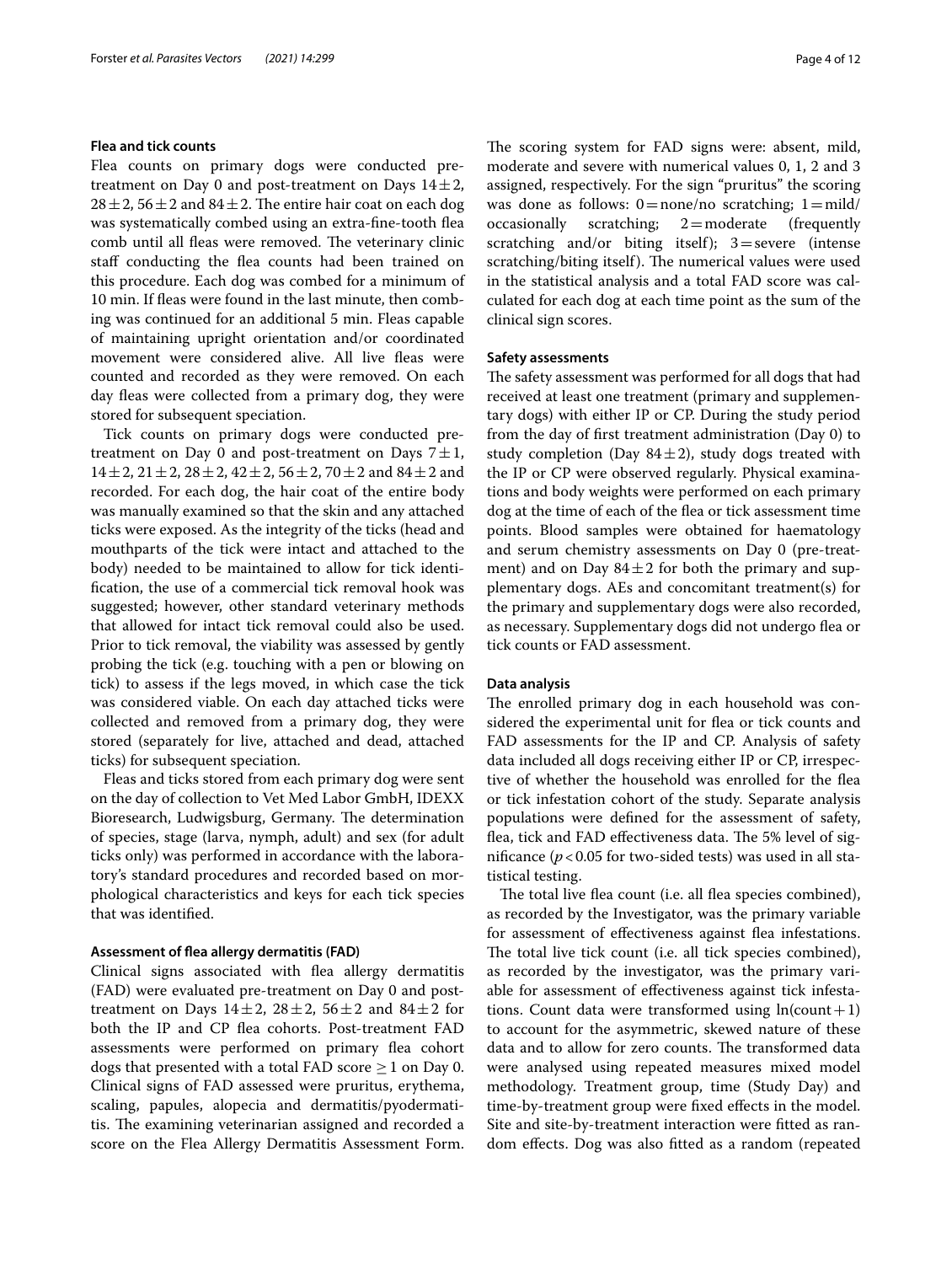measures) effect to account for the correlation between observations on the same dog. Diferent covariance structures were investigated to model the correlation between observations on the same dog, with the structure in the fnal model being selected based on the lowest Akaike information criterion (AIC) value. All statistical analyses used the statistical package SAS 9.4. The percent (%) reduction in fea or tick counts was calculated using back-transformed model LS means with the following equation:  $[(C-T)/C] \times 100$ , where C is the mean pre-treatment live parasite count and T is the mean post-treatment live parasite count. The calculation was repeated using arithmetic means (AM). In addition, the 95% confdence interval for the count ratio (IP:CP) posttreatment was formed. In case the percent reduction in either group fell below the 95% (feas) or 90% (ticks) thresholds, the diference in success rates was also evaluated. For each dog, success was defned as a percentage reduction from baseline of at least 90% (ticks) or 95% (feas). A 95% confdence interval was then calculated on the diference of the success rate between IP and CP. If the lower bound of the interval was  $> -15$ %, then noninferiority was accepted. Non-inferiority of the IP in relation to the CP was assessed. Non-inferiority was declared if the following conditions were met: (1) the decrease in least squares (LS) mean count post-treatment was statistically significant  $(p<0.05)$  compared to pre-treatment for each of the IP and CP groups and (2) the reduction in count post-treatment, based on LS (geometric means), was  $\geq$  95% (fleas) or  $\geq$  90% (ticks) for both the IP and CP. Summary statistics for the live fea, live tick and dead tick counts were also provided to support the statistical analysis. The summary statistics included arithmetic mean, geometric mean, median, standard deviation, minimum and maximum.

The total FAD score (defined as the sum of the component scores) was analysed using analysis of covariance (ANCOVA) with treatment group, time point and treatment-by-time interaction as fxed efects. Baseline FAD and baseline FAD-by-time were ftted as covariates. Site and site by treatment interaction were ftted as random effects. The 95% confidence intervals for the difference between treatment groups were formed and non-inferiority assessed with a 15% limit. Summary statistics for the total score and for each individual component were also presented.

# **Results**

# **Primary dog demographics**

A total of 429 dogs were screened and recruited from 25 veterinary clinical sites located in Germany  $(n=12)$ , Hungary  $(n=6)$  and Spain  $(n=7)$ . These 429 primary dogs were randomised to IP or CP groups, with 423 dogs (Table [1](#page-4-0)) included in this population for analysis since 6 enrolled dogs were excluded from the flea and tick effectiveness populations. Descriptive statistics on dog age, sex, body weight on Day 0, breed and coat length are summarised in Table [1](#page-4-0).

#### *Demographics and evaluable fea population*

A total of 138 primary dogs treated with IP and 67 primary dogs treated with CP were enrolled into the fea

<span id="page-4-0"></span>Table 1 Demographics of primary dogs enrolled and included in flea and tick effectiveness populations in European field study to evaluate the effectiveness of Credelio Plus® against natural flea and tick infestations

| Demographic                                 | Flea cohort                              |                              | Tick cohort                              |                             |  |
|---------------------------------------------|------------------------------------------|------------------------------|------------------------------------------|-----------------------------|--|
|                                             | Credelio Plus <sup>®</sup> ( $n = 135$ ) | Afoxolaner + MO ( $n = 67$ ) | Credelio Plus <sup>®</sup> ( $n = 147$ ) | Afoxolaner + MO<br>$(n=74)$ |  |
| Purebred $(n)$ $(\%)$                       | 73 (54.1)                                | 40 (59.7)                    | 88 (59.9)                                | 46 (62.2)                   |  |
| Mixed breed $(n)$ $(\%)$                    | 62 (45.9)                                | 27(40.3)                     | 59 (40.1)                                | 28 (37.8)                   |  |
| Age, mean (months)                          | 65.7                                     | 68.8                         | 68.2                                     | 73.1                        |  |
| Age, range (months)                         | $2 - 174$                                | $2 - 162$                    | $2 - 210$                                | $4 - 198$                   |  |
| Age group $<$ 12 months (n) (%)             | 22(16.3)                                 | 11(16.4)                     | 14(9.5)                                  | 5(6.8)                      |  |
| Age group $\geq$ 12 months ( <i>n</i> ) (%) | 113 (83.7)                               | 56 (83.6)                    | 133 (90.5)                               | 69 (93.2)                   |  |
| Body weight, mean (kg)                      | 16.4                                     | 17.2                         | 20.0                                     | 19.3                        |  |
| Body weight, range (kg)                     | $2.3 - 63.3$                             | $3 - 45.3$                   | $2.9 - 58.3$                             | $2.8 - 53.3$                |  |
| Male $(n)$ $(\%)$                           | 66 (48.9)                                | 41(61.2)                     | 75 (51)                                  | 34 (46)                     |  |
| Female (n) (%)                              | 69 (51.1)                                | 26 (38.8)                    | 72 (49)                                  | 40(54)                      |  |
| Coat length                                 |                                          |                              |                                          |                             |  |
| Short                                       | 59                                       | 34                           | 69                                       | 41                          |  |
| Medium                                      | 53                                       | 20                           | 60                                       | 23                          |  |
| Long                                        | 23                                       | 13                           | 18                                       | 10                          |  |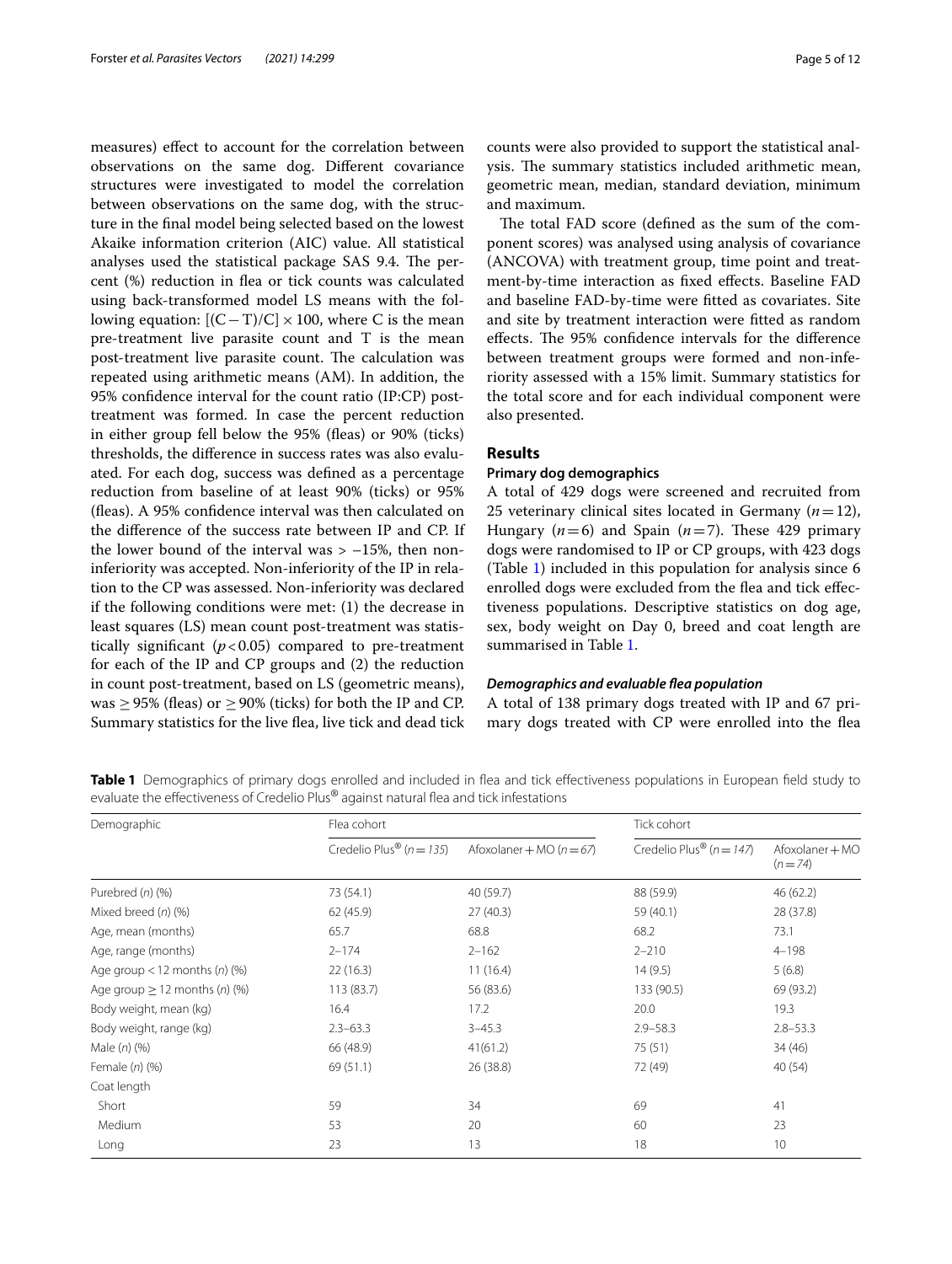cohort for the study. Most of these dogs (IP: 135, 97.8%; CP: 67, 100%) had no major protocol deviations and were therefore included in the Flea Efectiveness population for analysis.

### *Demographics and evaluable FAD population*

From the animals enrolled into the fea cohort a total of 111 primary dogs treated with IP and 55 primary dogs treated with CP had an FAD score  $\geq 1$  on Day 0. Most of these dogs (IP: 110, 99.1%; CP: 55, 100%) had no major protocol deviations and were therefore included in the FAD analysis.

## *Demographics and evaluable tick population*

A total of 149 primary dogs treated with IP and 75 primary dogs treated with CP were enrolled into the tick cohort of the study. Most of these dogs (IP: 147, 98.7%; CP: 74, 98.7%) had no major protocol deviations and were therefore included in the Tick Efectiveness population for analysis.

### *Demographics and evaluable safety population*

The safety population consisted of all dogs that received at least one dose of either IP  $(n=427, 99.3%)$  or CP (*n*=212, 99.5%). Both primary and supplementary dogs from the fea and tick portions of the study were included in this population.

The primary dog descriptive statistics summarised in Table [1](#page-4-0) on dog age, sex and body weight on Day 0 illustrate that treatment groups had comparable baseline characteristics regarding age, body weight on Day 0, purebred/mixed bred distribution and percentages of dogs with short, medium or long coat length. The female/ male distribution was less similar but it was anticipated that this had minimal to no impact on response as no sex efect has been observed in previous efectiveness studies using Credelio Plus®.

#### **Safety**

During the course of the Day  $84 \pm 2$  study period, all abnormal events, regardless of their causality, duration,or severity, were recorded for each enrolled dog. Overall, the % animal rate was slightly higher in the CP group. The animal rate was 6.6% for dogs in the CP group and 4.9% for dogs in the IP group that had adverse events. The majority of these adverse events (AEs) were categorised as non-serious and were not related to treatment with either IP or CP. Most non-serious AEs in the IP group afected the digestive tract (diarrhoea, emesis and nausea) followed by skin disorders (bacterial infections, dermatitis and eczema, pruritus and skin lesions) and systemic disorders (discomfort, lethargy and trauma). In the CP group, AEs most commonly afected the digestive tract (diarrhoea and emesis) and the skin (bacterial infections, dermatitis and eczema and pruritus) followed by the eyes (protruding third eye lid), systemic health (lethargy) and others (uncoded sign: tapeworm infection). Serious adverse events were documented for ten dogs (6 IP dogs, 4 CP dogs). Each study site investigator assessed most of these observed serious adverse events as unrelated to the IP or CP treatments based on clinical examinations, history and timing of each event.

Post-treatment haematology and serum chemistry were generally unremarkable and similar between treatment groups. Although individual animals had individual out of range parameters or changes considered clinically signifcant by the investigator in haematology or clinical chemistry parameters at Day 84 in both groups, none showed a clinically relevant diference at the population level. All mean values remained within normal reference ranges.

Summary statistics for body weight, change from baseline body weight (frst visit on Day 0 to fnal visit on Day 84) and percentage change from baseline body weight at each visit were assessed by treatment group for dogs  $12$  months and dogs  $\geq 12$  months. There were no signifcant diferences in body weights between treatment groups in the safety population at any visit or over the entire study period.

A number of concomitant medications or vaccinations were given to dogs in both the IP and CP treatment groups. Vaccines were most frequently and concurrently administered in both treatment groups. Concurrent treatments used during the study included licensed animal drugs, human drugs used off-label, alternative/ herbal remedies, medicated shampoos or other topical treatments and prescription diets. There were no adverse events associated with the concomitant use of these treatments and thus both the IP and the CP were considered to be well tolerated and used safely with numerous concomitant treatments and vaccines that are routinely administered to dogs in veterinary medicine.

# **Efectiveness**

### *Flea cohort*

The results for all identified flea species combined are summarised in Table [2](#page-6-0). Pre-treatment arithmetic mean live fea counts were 11.8 (range 5–275) in the Credelio Plus<sup>®</sup> group and 11.4 (range  $5-139$ ) in the afoxolaner+milbemycin oxime group. Compared to pre-treatment, on Days 14, 28, 56 and 84 mean live fea counts were reduced by 98.7%, 99.6%, 100% and 100%, respectively, in the Credelio Plus® group. In the afoxolaner+milbemycin oxime group, mean live fea counts were reduced by 98.5%, 97.2%, 99.6% and 100%, respectively. Post-treatment fea counts on Days 14, 28, 56 and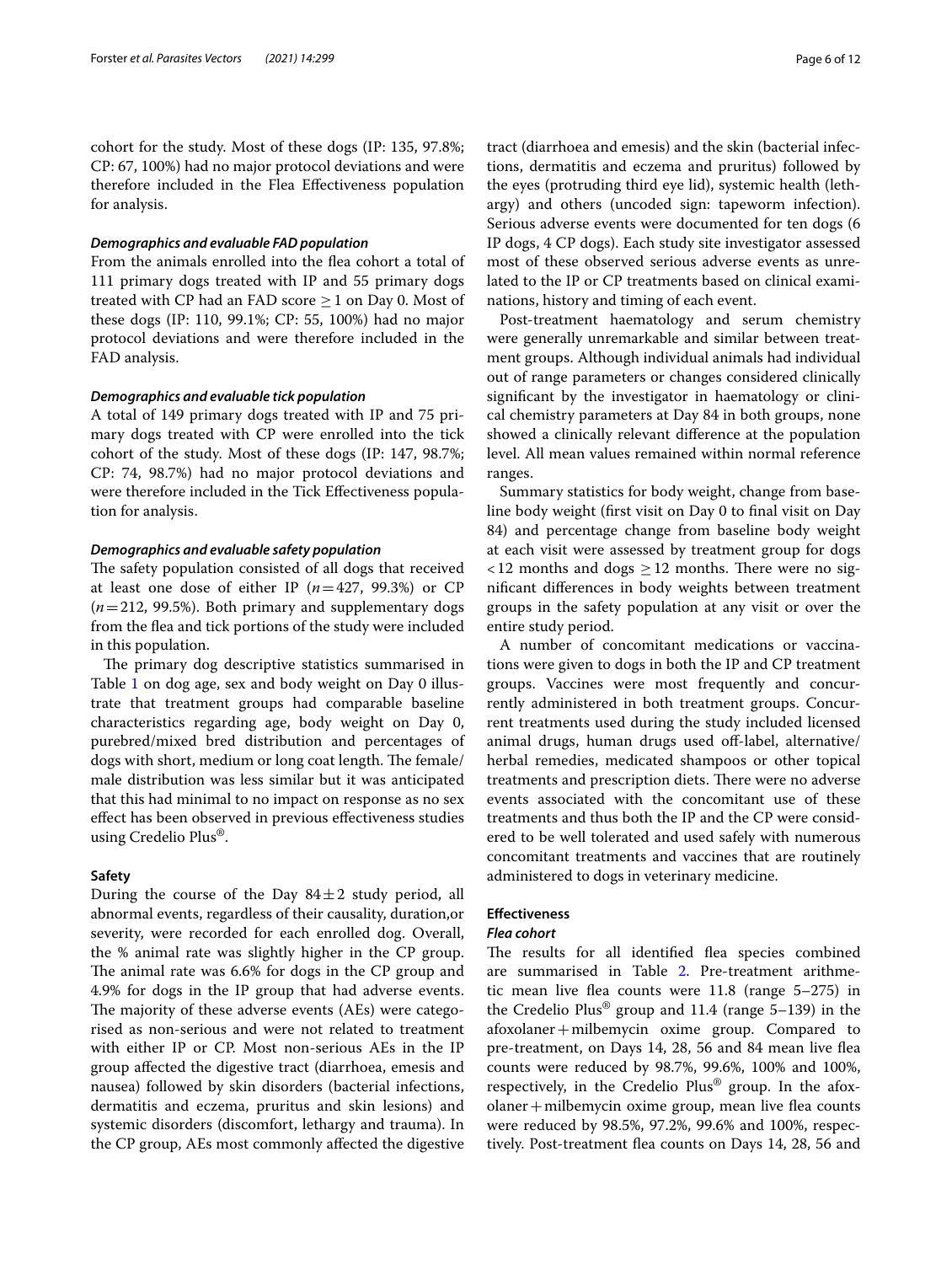| Study day    | Treatment group               | $\sqrt{n}$ | Live flea counts | % Effectiveness |      |
|--------------|-------------------------------|------------|------------------|-----------------|------|
|              |                               |            | Range            | Arithmetic mean |      |
| $\mathbf{0}$ | Credelio Plus <sup>®</sup>    | 135        | $5 - 100$        | 11.8            |      |
|              | Afoxolaner + Milbemycin oxime | 67         | $5 - 139$        | 11.4            |      |
| $14 + 2$     | Credelio Plus <sup>®</sup>    | 130        | $0 - 12$         | 0.15            | 98.7 |
|              | Afoxolaner + Milbemycin oxime | 66         | $0 - 6$          | 0.17            | 98.5 |
| $28 \pm 2$   | Credelio Plus <sup>®</sup>    | 132        | $0 - 3$          | 0.05            | 99.6 |
|              | Afoxolaner + Milbemycin oxime | 66         | $0 - 20$         | 0.32            | 97.2 |
| $56 \pm 2$   | Credelio Plus <sup>®</sup>    | 131        | $0 - 0$          | $\circ$         | 100  |
|              | Afoxolaner + Milbemycin oxime | 65         | $0 - 3$          | 0.05            | 99.6 |
| $84 \pm 2$   | Credelio Plus <sup>®</sup>    | 126        | $0 - 0$          | $\mathbf{0}$    | 100  |
|              | Afoxolaner + Milbemycin oxime | 65         | $0 - 0$          | 0               | 100  |

<span id="page-6-0"></span>**Table <sup>2</sup>** Efectiveness of three consecutive monthly doses of Credelio Plus® and afoxolaner+milbemycin oxime based on investigator counts of natural fea infestations for all fea species on client owned dogs in European feld study

84 were signifcantly lower than baseline counts in both treatment groups  $(p<0.001)$ . The effectiveness of Credelio Plus® was non-inferior to that of NexGard Spectra® at all post-treatment time points.

The majority of fleas found on study dogs were identifed by the diagnostic laboratory as cat feas (*Ctenocephalides felis*) followed by dog fleas (*C. canis*), human fleas (Pulex irritans), hedgehog fleas (Archaeopsylla *erinacei*) and hen feas (*Ceratophyllus gallinae*). For cat fleas, dog fleas, and human fleas there were a sufficient number of cases (at least 5 cases with  $\geq$  5 live fleas per species on Day 0) to conduct separate analyses for these individual species (Table [3](#page-6-1)). By Day 28 after a single treatment Credelio Plus® had reduced live fea counts for these three species by 99.6 to 100% and by Day 56 efectiveness was 100%. By Day 28 afoxolaner + milbemycin oxime had reduced live fea counts for these three species by 94.0% to 100% and by Day 56 efectiveness was 99 to 100% (Table [3](#page-6-1)).

## **FAD**

On Day 0 the arithmetic mean (AM) total FAD scores (defned as the sum of the component scores) were 4.65 and 4.07 in the IP and CP groups, respectively. From Day 14 onwards the AM total FAD scores were <1 in both treatment groups. On Day 84 the AM total FAD scores were similar, 0.15 in the IP group and 0.17 in the CP group. See Table [4](#page-7-0) for summary statistics for the total FAD score and for each individual clinical sign component. At all assessed time points and based on statistical analyses of the total FAD scores, non-inferiority of Credelio Plus® compared to Nexgard Spectra® was demonstrated.

<span id="page-6-1"></span>

| Table 3 Effectiveness of three consecutive monthly doses of Credelio Plus® and afoxolaner + milbemycin oxime based on laboratory    |  |  |
|-------------------------------------------------------------------------------------------------------------------------------------|--|--|
| counts and speciation of natural flea infestations for dog, cat and human flea species on client owned dogs in European field study |  |  |

| Study day  | Treatment group               | C. felis       |                 | C. canis      |                 | P. irritans   |                 |  |
|------------|-------------------------------|----------------|-----------------|---------------|-----------------|---------------|-----------------|--|
|            |                               | AM flea count  | % Effectiveness | AM flea count | % Effectiveness | AM flea count | % Effectiveness |  |
| $\Omega$   | Credelio Plus <sup>®</sup>    | 18.5           |                 | 11.4          |                 | 6.6           |                 |  |
|            | Afoxolaner + Milbemycin oxime | 10.4           |                 | 20.7          |                 | 10.5          |                 |  |
| $14 \pm 2$ | Credelio Plus <sup>®</sup>    | 0.25           | 98.6            | $\Omega$      | 100             | 0             | 100             |  |
|            | Afoxolaner + Milbemycin oxime | 0.09           | 99.1            | 0.09          | 99.6            | 0.06          | 99.4            |  |
| $28 \pm 2$ | Credelio Plus <sup>®</sup>    | 0.07           | 99.6            | 0             | 100             | 0             | 100             |  |
|            | Afoxolaner + Milbemycin oxime | 0.63           | 94.0            | $\Omega$      | 100             | 0             | 100             |  |
| $56 \pm 2$ | Credelio Plus <sup>®</sup>    | $\Omega$       | 100             | $\Omega$      | 100             | 0             | 100             |  |
|            | Afoxolaner + Milbemycin oxime | 0.10           | 99.0            | $\Omega$      | 100             | 0             | 100             |  |
| $84 \pm 2$ | Credelio Plus <sup>®</sup>    | $\Omega$       | 100             | $\Omega$      | 100             | $0 - 0$       | 100             |  |
|            | Afoxolaner + Milbemycin oxime | $\overline{0}$ | 100             | 0             | 100             | $0 - 0$       | 100             |  |
|            |                               |                |                 |               |                 |               |                 |  |

Before treatment administration on Day 0, the number of dogs in the Credelio Plus® and afoxolaner + milbemycin oxime groups infested with each species was 58 and 32 for *C. felis*, 29 and 11 for *C. canis* and 18 and 10 for *P. irritans*, respectively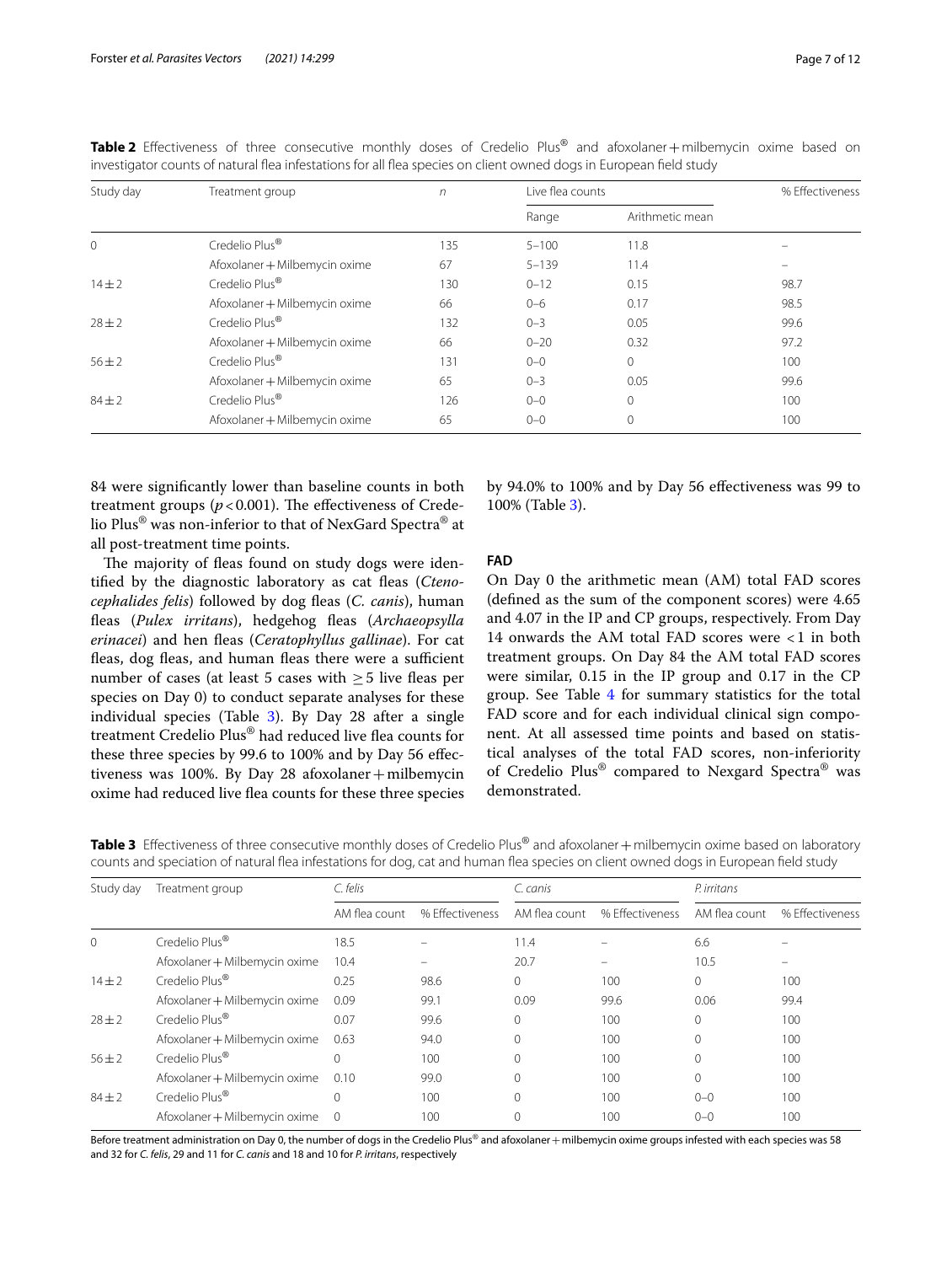| Study day  | Treatment group               | $\sqrt{n}$ | <b>Total clinical</b><br>signs score | Pruritus | Erythema | Scaling | Papules | Alopecia | Dermatitis/<br>Pyodermatitis |
|------------|-------------------------------|------------|--------------------------------------|----------|----------|---------|---------|----------|------------------------------|
| $\Omega$   | Credelio Plus <sup>®</sup>    | 110        | 4.65                                 | 1.79     | 0.95     | 0.79    | 0.37    | 0.41     | 0.39                         |
|            | Afoxolaner + Milbemycin oxime | 55         | 4.07                                 | 1.64     | 0.80     | 0.75    | 0.38    | 0.24     | 0.27                         |
| $14 + 2$   | Credelio Plus <sup>®</sup>    | 110        | 0.89                                 | 0.28     | 0.09     | 0.26    | 0.02    | 0.18     | 0.06                         |
|            | Afoxolaner + Milbemycin oxime | 55         | 0.64                                 | 0.31     | 0.02     | 0.15    | 0.0     | 0.11     | 0.06                         |
| $28 \pm 2$ | Credelio Plus <sup>®</sup>    | 110        | 0.53                                 | 0.20     | 0.03     | 0.16    | 0.0     | 0.09     | 0.05                         |
|            | Afoxolaner + Milbemycin oxime | 55         | 0.49                                 | 0.16     | 0.05     | 0.13    | 0.0     | 0.04     | 0.11                         |
| $56 \pm 2$ | Credelio Plus <sup>®</sup>    | 110        | 0.25                                 | 0.08     | 0.03     | 0.08    | 0.02    | 0.02     | 0.02                         |
|            | Afoxolaner + Milbemycin oxime | 55         | 0.19                                 | 0.08     | 0.02     | 0.04    | 0.0     | 0.04     | 0.02                         |
| $84 \pm 2$ | Credelio Plus <sup>®</sup>    | 110        | 0.15                                 | 0.06     | 0.01     | 0.02    | 0.01    | 0.02     | 0.03                         |
|            | Afoxolaner + Milbemycin oxime | 55         | 0.17                                 | 0.06     | 0.02     | 0.08    | 0.0     | 0.0      | 0.02                         |

<span id="page-7-0"></span>**Table <sup>4</sup>** Efectiveness of three consecutive monthly doses of Credelio Plus® and afoxolaner+milbemycin oxime and impact on AM total and individual FAD clinical sign scores on dogs with natural fea infestations in client owned dogs in European feld study

## *Tick cohort*

Arithmetic mean (AM) total live tick counts and percent efectiveness are summarised in Table [5](#page-7-1). In the IP group the total AM live tick count was 4.6 on Day 0. At posttreatment time points AM tick counts were  $\leq$  0.08, indicating that efectiveness in the IP group exceeded 98% throughout the study. At Day 28 after the frst IP treatment tick efectiveness was 99.3%. Since efectiveness was  $>90\%$  for both the IP and CP, the IP was considered non-inferior in relation to CP at all time points. All post-treatment tick counts were signifcantly lower than baseline in both treatment groups  $(p < 0.001)$ . The difference in success rates was also evaluated and for each dog success was defned as a percentage reduction from baseline of 90%. At least 97% of dogs were successfully treated at all time points in both IP and CP groups.

The majority of ticks found on study dogs were identifed as castor bean ticks (*Ixodes ricinus*) followed by brown dog ticks (*R. sanguineus s. l.*). Other less common tick species identifed in both the IP and CP groups at the

<span id="page-7-1"></span>

|  |  |  |  |  | Table 5 Effectiveness of three consecutive monthly doses of Credelio Plus <sup>®</sup> and afoxolaner+milbemycin oxime based on |  |  |
|--|--|--|--|--|---------------------------------------------------------------------------------------------------------------------------------|--|--|
|  |  |  |  |  | investigator counts of natural live tick infestations for all tick species on client owned dogs in European field study         |  |  |

| Study day  | Treatment group               | $\sqrt{n}$ | Live tick counts | % Effectiveness |      |
|------------|-------------------------------|------------|------------------|-----------------|------|
|            |                               |            | Range            | Arithmetic mean |      |
| 0          | Credelio Plus®                | 147        | $3 - 14$         | 4.6             |      |
|            | Afoxolaner + Milbemycin oxime | 74         | $3 - 18$         | 4.2             |      |
| 7 ± 2      | Credelio Plus®                | 145        | $0 - 5$          | 0.08            | 98.2 |
|            | Afoxolaner + Milbemycin oxime | 71         | $0 - 1$          | 0.03            | 99.3 |
| $14 + 2$   | Credelio Plus <sup>®</sup>    | 147        | $0 - 1$          | 0.01            | 99.8 |
|            | Afoxolaner + Milbemycin oxime | 74         | $() - 1$         | 0.01            | 99.8 |
| $21 \pm 2$ | Credelio Plus <sup>®</sup>    | 144        | $() - 1$         | 0.01            | 99.8 |
|            | Afoxolaner + Milbemycin oxime | 73         | $() - 1$         | 0.01            | 99.8 |
| $28 + 2$   | Credelio Plus <sup>®</sup>    | 147        | $0 - 2$          | 0.03            | 99.3 |
|            | Afoxolaner + Milbemycin oxime | 73         | $() - 1$         | 0.01            | 99.8 |
| $42 + 2$   | Credelio Plus <sup>®</sup>    | 145        | $0 - 0$          | $\mathbf{0}$    | 100  |
|            | Afoxolaner + Milbemycin oxime | 72         | $0 - 0$          | $\mathbf{0}$    | 100  |
| $56 \pm 2$ | Credelio Plus <sup>®</sup>    | 143        | $0 - 0$          | $\mathbf{0}$    | 100  |
|            | Afoxolaner + Milbemycin oxime | 72         | $0 - 0$          | $\mathbf{0}$    | 100  |
| $70 + 2$   | Credelio Plus <sup>®</sup>    | 135        | $0 - 0$          | $\mathbf 0$     | 100  |
|            | Afoxolaner + Milbemycin oxime | 72         | $0 - 0$          | $\Omega$        | 100  |
| $84 \pm 2$ | Credelio Plus®                | 127        | $0 - 0$          | $\mathbf{0}$    | 100  |
|            | Afoxolaner + Milbemycin oxime | 65         | $0 - 4$          | 0.06            | 98.6 |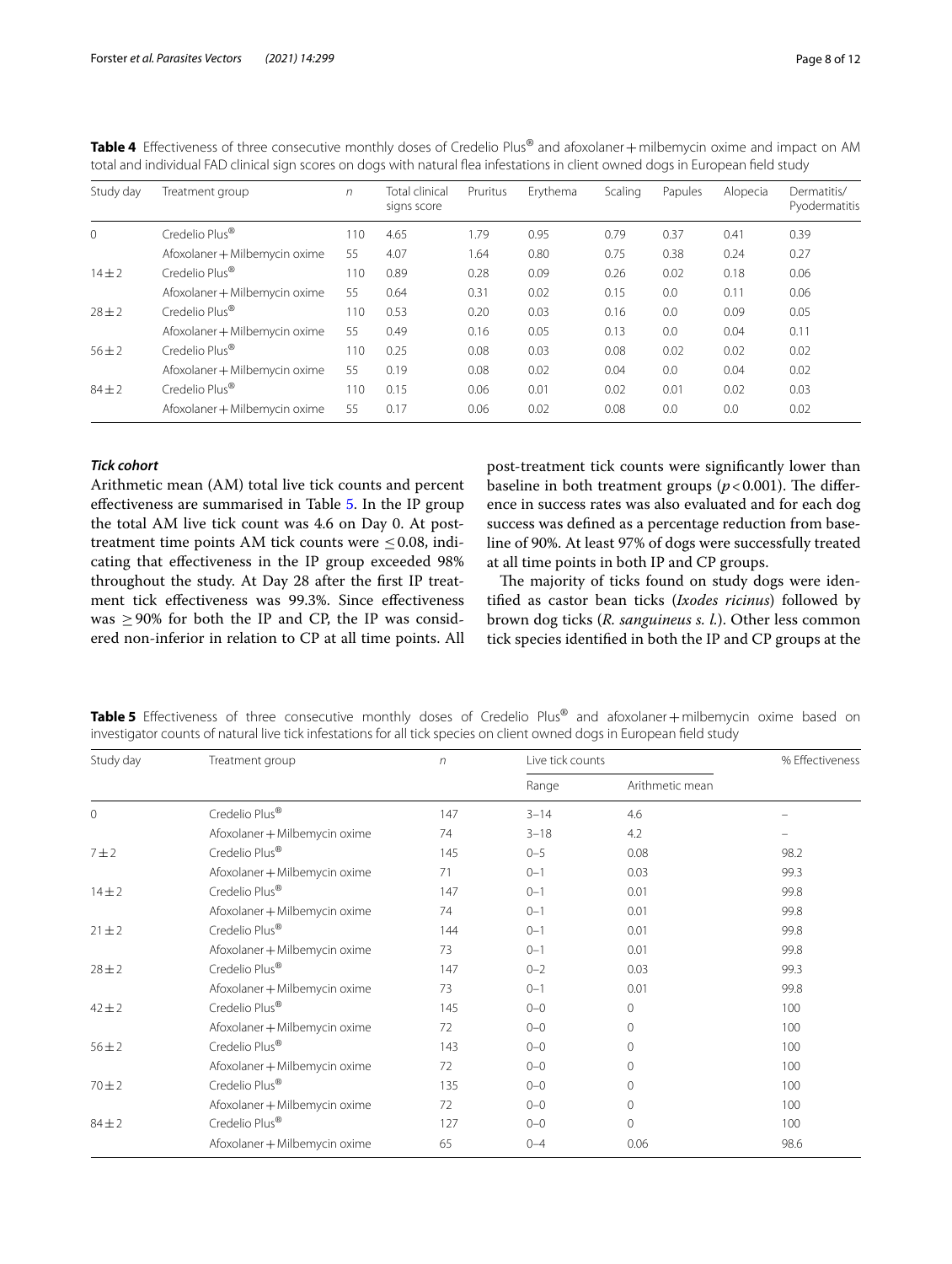Day 0 baseline tick counts included *Dermacentor reticulatus, Haemaphysalis concinna, Hyalomma marginatum, Ixodes canisuga* and *I. hexagonus*. Since a sufficient number of cases (at least 5 cases with  $\geq$  3 live attached ticks per species) were available for castor bean tick and brown dog tick, tick counts for these two species were analysed separately (Table [6](#page-8-0)). In the tick effectiveness population, 94 dogs in the IP group and 48 dogs in the CP group had castor bean ticks identifed on Day 0. Live tick counts from Day 7 (inclusive) onwards were signifcantly lower than baseline counts and percent reduction was  $\geq$ 93.8%, indicating both treatments were efective against *I. ricinus*. In the tick effectiveness population, 32 dogs in the IP group and 19 dogs in the CP group had brown dog ticks identifed on Day 0, respectively. Live tick counts from Day 7 (inclusive) onwards were signifcantly lower than baseline counts and percent reduction was  $\geq$ 94.2% indicating both treatments were efective against *R. sanguineus* (*s.l.*).

# **Discussion**

To develop a new broad-spectrum endectocidal drug product for oral use in dogs that have concurrent nematode infections and also require treatment for an ectoparasite infestation(s), lotilaner was combined with milbemycin oxime to form Credelio Plus®. In the fea cohort of this European feld study, efectiveness over the 84-day study for all fea species found on the IP treated dogs was 98.7% to 100%. The persistent or residual effectiveness demonstrated over the 84-day study phase from the orally administered Credelio Plus® treatments provided excellent flea effectiveness. The high level of effectiveness contributed to reducing or eliminating existing infestations as well as re-infestations over time for any newly emerged feas from the contaminated environment in each pet's household. This excellent flea effectiveness is similar to what has been reported for the lotilaner mono product (Credelio™) in laboratory studies with induced infestations as well as in clinical feld studies with natural flea burdens [[14](#page-10-13), [18,](#page-10-14) [19\]](#page-10-15). Flea effectiveness results from this feld study are similar to other studies that assessed an oral systemic isoxazoline or spinosyn containing mono- or combination drug products [\[18](#page-10-14), [29–](#page-11-2)[32\]](#page-11-3). Onset of action as well as speed of kill for adult feas of the mono product of lotilaner (Credelio™) has been previously reported [\[11,](#page-10-10) [14\]](#page-10-13). Lotilaner, as the ectoparasiticide component of Credelio Plus®, previously demonstrated rapid onset of action against existing fleas infestations on dogs with demonstrated efectiveness at 8 h of 99.6% [\[11](#page-10-10)]. Also, rapid speed of kill of lotilaner was demonstrated at 8 h and 12 h post-infestation, with efectiveness>99% and 100%, respectively, through Day 35  $[14]$  $[14]$ . The rapid onset

<span id="page-8-0"></span>Table 6 Effectiveness of three consecutive monthly doses of Credelio Plus® and afoxolaner + milbemycin oxime based on laboratory counts and speciation of natural *Ixodes ricinus* and *R. sanguineus* (*s.l.*) tick infestations on client owned dogs in European feld study

| Treatment group               | I. ricinus    |                 | R. sanguineus |                 |  |
|-------------------------------|---------------|-----------------|---------------|-----------------|--|
|                               | AM tick count | % Effectiveness | AM tick count | % Effectiveness |  |
| Credelio Plus®                | 4.6           |                 | 5.9           | -               |  |
| Afoxolaner + Milbemycin oxime | 4.2           |                 | 5.6           |                 |  |
| Credelio Plus®                | 0.28          | 93.9            | 0.34          | 94.2            |  |
| Afoxolaner + Milbemycin oxime | 0.26          | 93.8            | $\Omega$      | 100             |  |
| Credelio Plus <sup>®</sup>    | 0.04          | 99.1            | $\Omega$      | 100             |  |
| Afoxolaner + Milbemycin oxime | 0.04          | 99.0            | 0.32          | 94.3            |  |
| Credelio Plus <sup>®</sup>    | 0.05          | 98.9            | 0.09          | 98.5            |  |
| Afoxolaner + Milbemycin oxime | 0.06          | 98.6            | 0.16          | 97.1            |  |
| Credelio Plus®                | 0.06          | 98.7            | $\Omega$      | 100             |  |
| Afoxolaner + Milbemycin oxime | 0.04          | 99.0            | $\Omega$      | 100             |  |
| Credelio Plus®                | 0.02          | 99.6            | $\mathbf 0$   | 100             |  |
| Afoxolaner + Milbemycin oxime | 0             | 100             | 0.16          | 97.1            |  |
| Credelio Plus®                | 0.07          | 98.5            | $\Omega$      | 100             |  |
| Afoxolaner + Milbemycin oxime | 0             | 100             | $\Omega$      | 100             |  |
| Credelio Plus <sup>®</sup>    | 0             | 100             | $\Omega$      | 100             |  |
| Afoxolaner + Milbemycin oxime | 0.02          | 99.5            | $\Omega$      | 100             |  |
| Credelio Plus®                | 0.03          | 99.3            | $\Omega$      | 100             |  |
| Afoxolaner + Milbemycin oxime | 0.10          | 99.8            | 0             | 100             |  |
|                               |               |                 |               |                 |  |

Before treatment administration on Day 0, the number of dogs in the Credelio Plus® and afoxolaner + milbemycin oxime groups infested with each species was 94 and 48 for *I. ricinus* and 32 and 19 for *R. sanguineus*, respectively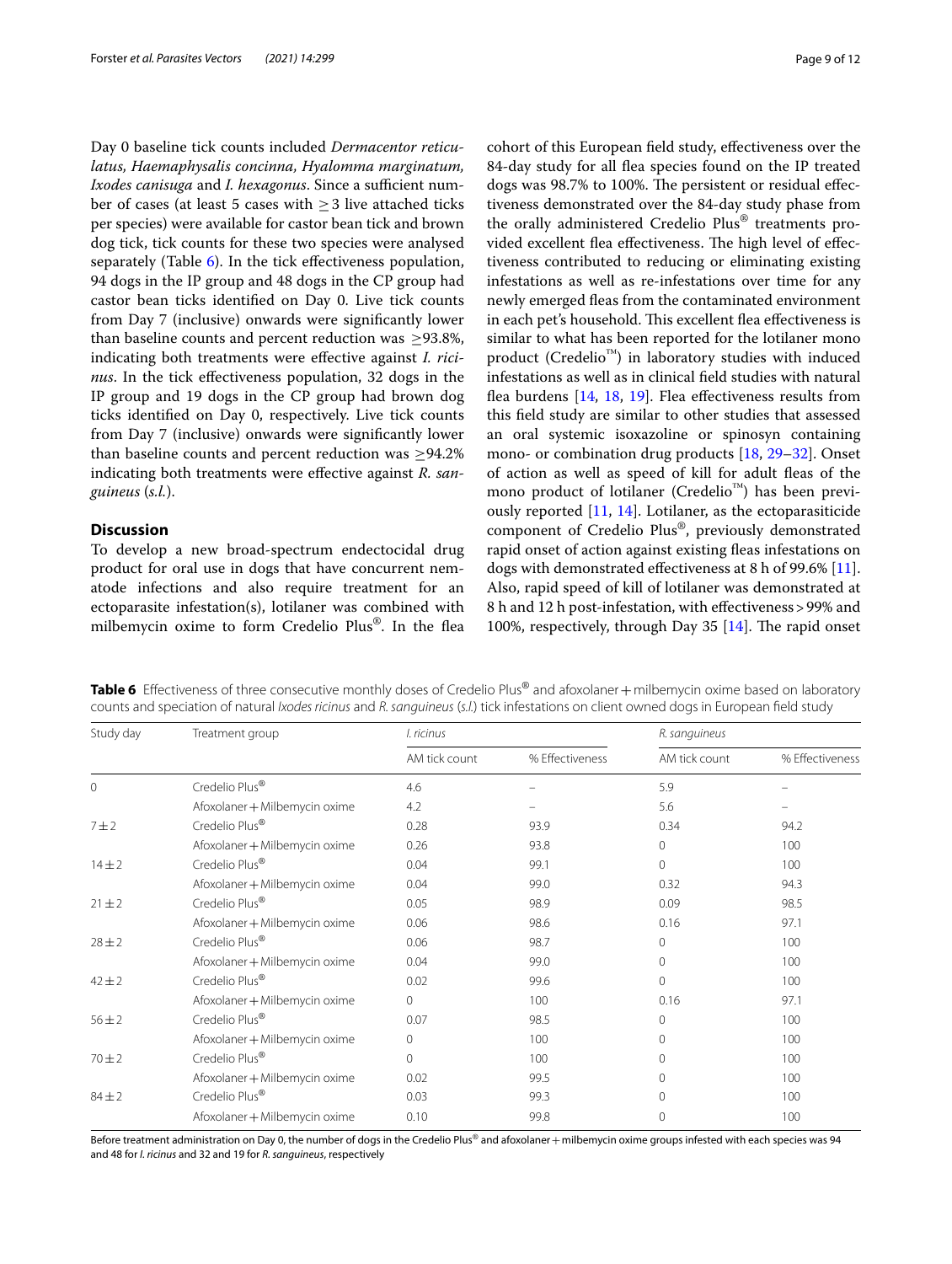of fea adulticidal efectiveness of lotilaner contributes to breaking the fea lifecycle by killing newly acquired fea infestations before the female fea can start production of eggs that further contaminate the pets' environment [[15\]](#page-10-16).

The high level of effectiveness and persistent residual flea efectiveness after each monthly IP treatment signifcantly reduced the number of adult fleas in this field study and as a direct result made a major contribution to the management of FAD [[3\]](#page-10-2). FAD is a common dermatological condition seen globally in dogs presented to veterinary practices [[33](#page-11-4)[–35\]](#page-11-5). On Day 0 the AM total FAD scores were 4.65 and 4.07 in the IP and CP groups, respectively. From Day 14 onwards the AM total FAD scores were <1 in both treatment groups. On Day 84 at the end of the study, the AM total FAD scores were similar, 0.15 in the IP group and 0.17 in the CP group. The reductions in the assessed clinical signs of FAD in dogs over the 84-day study were a direct efect associated with the adulticidal fea efectiveness that occurred following the monthly treatments with Credelio Plus®. Pruritus is a common clinical sign observed by dog owners in fea-allergic dogs [[33](#page-11-4)[–36\]](#page-11-6). In the present study, pruritus was the most common assessed baseline clinical sign of FAD and had the highest baseline clinical score of 1.79 in the IP group. By Day 84, the pruritus clinical sign score in the IP group had declined to 0.06. These improvements in the clinical signs of FAD as observed in dogs in this European feld study using Credelio Plus® are similar to previous feld studies in dogs treated with Credelio™ conducted both in Europe and the USA [\[18](#page-10-14), [19](#page-10-15), [39](#page-11-7)].

In the tick cohort of this European feld study, efectiveness for all tick species found on the IP treated dogs was 98.2 to 100%. This high and sustained tick effectiveness demonstrated over the 84-day study phase from monthly oral Credelio Plus® treatments was similar regardless of the country, region within countries, the diferent tick species infesting the enrolled dogs and the size of the tick burdens. The excellent tick effectiveness is similar to the lotilaner mono product (Credelio™) that was assessed using laboratory-induced infestations using both European and North American tick species and also in European clinical feld studies for dogs with natural tick burdens [\[13](#page-10-17), [17](#page-10-18), [20–](#page-10-19)[23](#page-10-11), [29,](#page-11-2) [30,](#page-11-8) [32](#page-11-3)]. Lotilaner was previously shown to have a rapid onset of activity in dogs after treatment against *I. ricinus* and began to kill these ticks on dogs within 4 h of treatment with 100% efectiveness within 8  $h$  [\[17](#page-10-18)]. Lotilaner as the mono product (Credelio™) sustained a rapid kill of newly acquired infestations of *I. ricinus* through 35 days [[17](#page-10-18)]. As this study noted, by quickly killing ticks that infest dogs, lotilaner has the potential to stop or reduce the transmission of tick-borne disease agents. Lotilaner was subsequently shown to prevent *Dermacentor reticulatus* transmission of *Babesia canis* to dogs [\[37\]](#page-11-9).

Safety was also assessed in this study where 1264 doses of the IP combination product were administered to 427 dogs. Adverse events documented during the study were consistent with abnormal observations seen globally by pet owners and routinely seen in any general dog population and were not considered to be associated with the administration of the IP. The AE profile of the Credelio Plus® was similar to what was seen with the CP (Nexgard Spectra®). Abnormal health observations documented in this feld study were not unexpected as the single components of the combination product have been commonly used and/or are well characterised in dogs. MO used alone or in combination with other oral parasiticides has been used safely for over 20 years for intestinal nematode control and heartworm prevention in dogs [[38\]](#page-11-10). Lotilaner (Credelio™) as a standalone oral ectoparasiticide has demonstrated safety for dogs under both feld use and laboratory conditions [\[11–](#page-10-10)[23,](#page-10-11) [39](#page-11-7)].

### **Conclusions**

This pivotal randomised, blinded, positive-controlled, multicentre, GCP-compliant, European feld study demonstrated the efectiveness and safety of Credelio Plus®, a combination of lotilaner at a dose rate of 20.0–41.5 mg/ kg bodyweight and milbemycin oxime at a dose rate of 0.75–1.53 mg/kg bodyweight administered orally to dogs naturally infested with fleas and/or ticks. Three consecutive monthly Credelio Plus® treatments resulted in a 100% reduction of fea from Days 56 to 82 and for tick infestations from Day 42 to the end of the study on Day 84 and a substantial reduction in, or elimination of signs of FAD. This new authorised combination treatment option of lotilaner + MO (Credelio Plus<sup>®</sup>) offers immediate and persistent flea and tick treatment, treatment of larval and adult intestinal nematodes and heartworm and lungworm prevention and can be used to provide broad-spectrum parasite control for dogs (EMA/ CVMP/65055/2021; ATCvet code: QP54AB51) [\[40](#page-11-11)]. This will contribute to owner compliance and the adherence to treatment recommendations from global scientifc groups to prevent or treat these parasites as well as decreasing the transmission of important zoonotic parasites and tick- and fea-transmitted disease agents.

#### **Abbreviations**

AE: Adverse event; AM: Arithmetic mean; CP: Control veterinary product; ESCCAP: European Scientifc Counsel Companion Animal Parasites; FAD: Flea allergy dermatitis; GCP: Good clinical practice; IP: Investigational veterinary product; MO: Milbemycin oxime; VICH: Veterinary International Conference on Harmonization.

#### **Acknowledgements**

We would like to recognise personnel at Löhlein & Wolf Vet Research, in particular Wolfgang Löhlein and Liz Siedek, who assisted in the setup and monitoring of feld study sites and Veramed Ltd for statistical support; multiple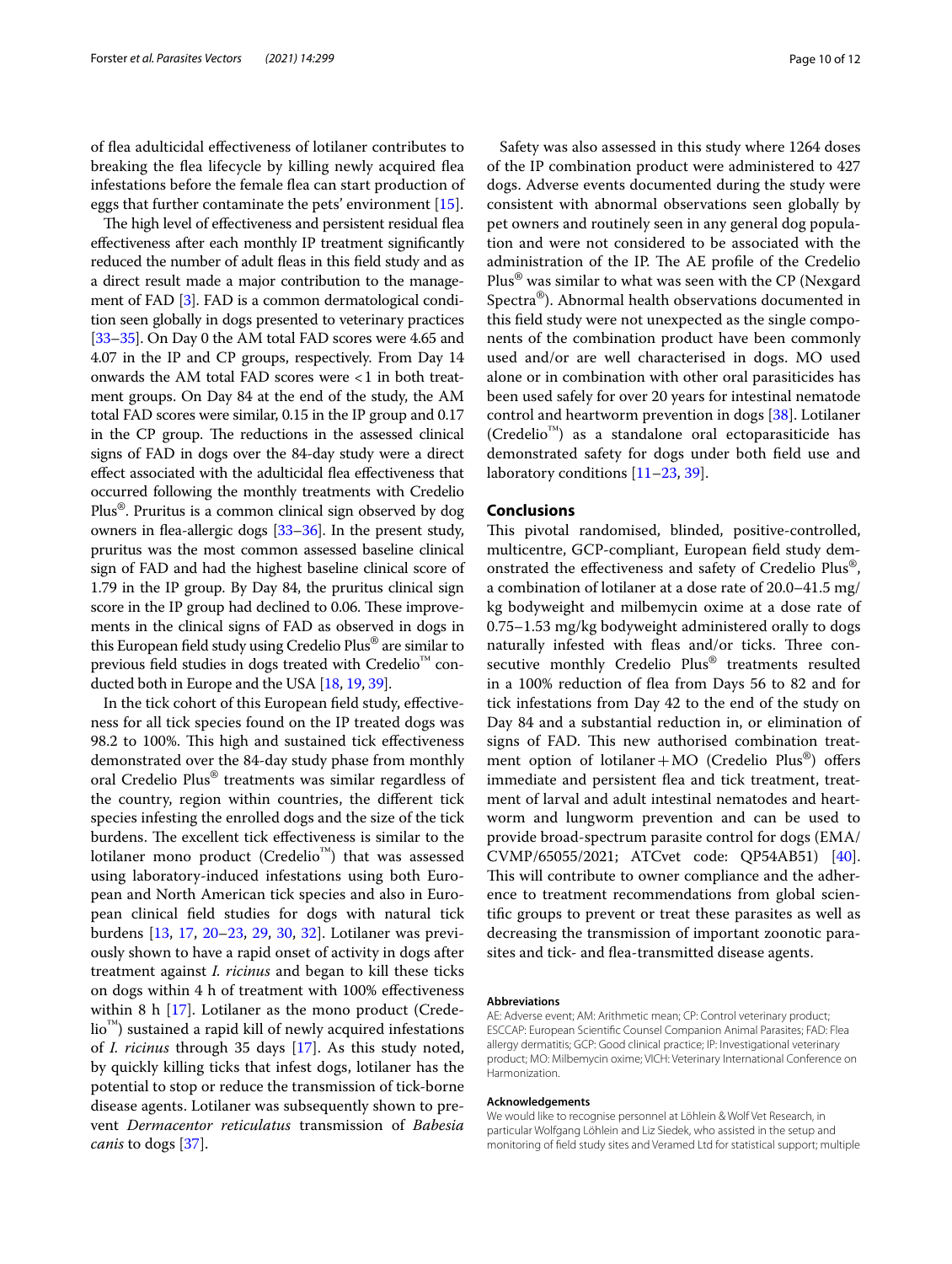veterinarians at individual European based veterinary clinics and all their support staff who played a significant role in conducting these studies and contributing cases to assess the safety and fea and tick efectiveness for this new novel oral combination drug product endectocide (Credelio Plus®) for use in dogs; and the dog owners who agreed to participate in this study.

Credelio is a trademark of Elanco or its affiliates. Nexgard Spectra is a trademark of Boehringer Ingelheim.

#### **Authors**' **contributions**

SW, DES and various Elanco personnel conceived portions of or all of the study design. DES drafted the manuscript. All authors contributed to various aspects of conducting this study and were involved in protocol development, data interpretation and preparing the manuscript. All authors read and approved the fnal manuscript.

#### **Funding**

These studies were funded by Elanco Animal Health.

#### **Availability of data and materials**

The dataset summarizing and supporting the conclusions of this article are included within the article. Due to commercial confdentiality of the research, data not included in the manuscript can only be made available to bona fde researchers subject to a non-disclosure agreement.

#### **Ethics approval and consent to participate**

This clinical feld study was conducted in compliance with local and national regulatory requirements in Germany, Hungary and Spain and consistent with the principles of Good Clinical Practices (VICH guideline on good clinical practice [GCP; VICH GL 9]) and Directive 2001/82/EC as amended; the Rules Governing Medicinal Products in the European Union, Volume VIIA: Guidelines for the testing of veterinary medicinal products: Demonstration of Efectiveness of Ectoparasiticides, 7AE17a, page 215–222; EMEA/CVMP/EWP/ 005/2000- Rev.2: Guideline for the testing and evaluation of the efectiveness of antiparasitic substances for the treatment and prevention of flea and flea infestation in dogs and cats, 12 Nov 2007; and with the guidelines of the World Association for the Advancement of Veterinary Parasitology. Participating dog owners were required to sign an informed consent form for their dog(s) to participate in the study after details of the study design and products under investigation had been explained.

#### **Consent for publication**

Not applicable.

#### **Competing interests**

These studies were funded by Elanco Animal Health. All authors are current or former employees of Elanco Animal Health. The handling editors have been involved in consulting services (Filipe Dantas-Torres), research projects (Pablo Jesús Borrás, Filipe Dantas-Torres, Adnan Hodžić) and meetings (Filipe Dantas-Torres) sponsored by diferent veterinary pharmaceutical companies in the past 10 years, including Elanco. They declare that each manuscript in this collection was handled impartially and peer reviewed rigorously by at least two independent external reviewers.

#### **Author details**

<sup>1</sup> Elanco Animal Health, Bartley Way, Bartley Wood Business Park, Hook, Hants RG27 9XA, UK. <sup>2</sup> Daniel E. Snyder, DVM PhD. Consulting, LLC, Indianapolis, IN 46229, USA.

Received: 3 February 2021 Accepted: 25 May 2021<br>Published online: 04 June 2021

### **References**

- <span id="page-10-0"></span>1. European Scientifc Counsel Companion Animal Parasites. ESCCAP guideline 3: Control of ectoparasites in dogs and cats. 6th ed. 2018. [https://](https://www.esccap.org/uploads/docs/mjy50wev_0720_ESCCAP_Guideline_GL3_v9_1p.pdf) [www.esccap.org/uploads/docs/mjy50wev\\_0720\\_ESCCAP\\_Guideline\\_](https://www.esccap.org/uploads/docs/mjy50wev_0720_ESCCAP_Guideline_GL3_v9_1p.pdf) [GL3\\_v9\\_1p.pdf.](https://www.esccap.org/uploads/docs/mjy50wev_0720_ESCCAP_Guideline_GL3_v9_1p.pdf) Accessed 30 Jan 2020.
- <span id="page-10-1"></span>2. Dryden MW. Host association, on host longevity and egg production of *Ctenocephalides felis*. Vet Parasitol. 1989;34:117–22.
- <span id="page-10-2"></span>3. Dryden MW. Flea and tick control in the 21st century: challenges and opportunities. Vet Dermatol. 2009;20:435–40.
- <span id="page-10-3"></span>4. Bitam I, Dittmar K, Parola P, Whiting MF, Raoult D. Fleas and fea-borne diseases. Int J Infect Dis. 2010;14:667–76.
- <span id="page-10-4"></span>5. Beugnet F, Marié JL. Emerging arthropod-borne diseases of companion animals in Europe. Vet Parasitol. 2009;163:298–305.
- <span id="page-10-5"></span>6. Rust MK. The biology and ecology of cat feas and advancements in their pest management: a review. Insects. 2017;8:118.
- <span id="page-10-6"></span>Dryden MW, Payne PA. Biology and control of ticks infesting dogs and cats in North America. Vet Ther. 2004;26:2–16.
- <span id="page-10-7"></span>8. Geurden T, Becskei C, Six RH, Maeder S, Latrofa MS, Otranto D, Farkas R. Detection of tick-borne pathogens in ticks from dogs and cats in diferent European countries. Ticks Tick Borne Dis. 2018;9:143.
- <span id="page-10-8"></span>European Scientific Counsel Companion Animal Parasites. ESCCAP guideline 5: Control of vector-borne diseases in dogs and cats. 3rd ed. 2019. [https://www.esccap.org/uploads/docs/t2kkcbgl\\_0775\\_ESCCAP\\_Guide](https://www.esccap.org/uploads/docs/t2kkcbgl_0775_ESCCAP_Guideline_GL5_v9_1p.pdf) [line\\_GL5\\_v9\\_1p.pdf](https://www.esccap.org/uploads/docs/t2kkcbgl_0775_ESCCAP_Guideline_GL5_v9_1p.pdf) Accessed 20 Apr 2021.
- <span id="page-10-9"></span>10. Rufener L, Danelli V, Bertrand D, Sager H. The novel isoxazoline ectoparasiticide lotilaner (Credelio<sup>TM</sup>): a non-competitive antagonist specific to invertebrates γ-aminobutyric acid-gated chloride channels (GABACls). Parasit Vectors. 2017;10:530.
- <span id="page-10-10"></span>11. Cavalleri D, Murphy M, Seewald W, Drake J, Nanchen S. Assessment of the onset of lotilaner (Credelio™) speed of kill of fleas on dogs. Parasit Vectors. 2017;10:521.
- 12. Murphy M, Cavalleri D, Seewald W, Drake J, Nanchen S. Laboratory evaluation of the speed of kill of lotilaner (CredelioTM) against *Ixodes ricinus* ticks on dogs. Parasit Vectors. 2017;10:541.
- <span id="page-10-17"></span>13. Murphy M, Garcia R, Karadzovska D, Cavalleri D, Snyder D, Seewald W, et al. Laboratory evaluations of the immediate and sustained efectiveness of lotilaner (Credelio™) against four common species of ticks affecting dogs in North America. Parasit Vectors. 2017;10:523.
- <span id="page-10-13"></span>14. Cavalleri D, Murphy M, Seewald W, Drake J, Nanchen S. Assessment of the speed of flea kill of lotilaner (Credelio<sup>TM</sup>) throughout the month following oral administration to dogs. Parasit Vectors. 2017;10:529.
- <span id="page-10-16"></span>15. Young L, Karadzovska D, Wiseman W, Helbig R. Efectiveness of lotilaner (CredelioTM) against the adult cat fea, *Ctenocephalides felis* and fea eggs following oral administration to dogs. Parasit Vectors. 2020;3:25.
- 16. Wright I. Lotilaner-a novel formulation for cats provides systemic tick and fea control. Parasit Vectors. 2018;11:407.
- <span id="page-10-18"></span>17. Cavalleri D, Murphy M, Lizundia Gorbea R, Seewald W, Drake J, Nanchen S. Laboratory evaluations of the immediate and sustained efectiveness of lotilaner (Credelio<sup>TM</sup>) against three common species of ticks afecting dogs in Europe. Parasit Vectors. 2017. [https://doi.org/10.1186/](https://doi.org/10.1186/s13071-017-2477-x) [s13071-017-2477-x](https://doi.org/10.1186/s13071-017-2477-x).
- <span id="page-10-14"></span>18. Cavalleri D, Murphy M, Seewald W, Drake J, Nanchen S. A randomised, blinded, controlled feld study to assess the efectiveness and safety of lotilaner tablets (Credelio™) in controlling fleas in client-owned dogs in European countries. Parasit Vectors. 2017;10:526.
- <span id="page-10-15"></span>19. Karadzovska D, Chappell K, Murphy M, Cavalleri D, Wiseman S, Drake J, Nanchen S. A randomized, controlled field study to assess the effectiveness and safety of lotilaner flavored chewable tablets (Credelio™) in eliminating feas in client-owned dogs in the USA. Parasit Vectors. 2017;10:528.
- <span id="page-10-19"></span>20. Cavalleri D, Murphy M, Seewald W, Drake J, Nanchen S. A randomized, controlled study to assess the efectiveness and safety of lotilaner (CredelioTM) in controlling ticks in client owned dogs in Europe. Parasit Vectors. 2017;10:531.
- 21. Lasmar P, Murphy M, Nanchen S, Drake J, Coumendouros K, Borges D, et al. Laboratory evaluation of the effectiveness of lotilaner (Credelio<sup>™</sup>) against *Amblyomma cajennense* (sensu lato) infestations of dogs. Parasit Vectors. 2018;11:537.
- 22. Baker K, Ellenberger C, Murphy M, Cavalleri D, Seewald W, Drake J, et al. Laboratory evaluations of the 3-month efectiveness of oral lotilaner (Credelio<sup>TM</sup>) against experimental infestations of dogs with the Australian paralysis tick, *Ixodes holocyclus*. Parasit Vectors. 2018;11:487.
- <span id="page-10-11"></span>23. Otaki H, Sonobe J, Murphy M, Cavalleri D, Seewald W, Drake J, et al. Laboratory evaluation of the effectiveness of lotilaner (Credelio™) against *Haemaphysalis longicornis* infestations of dogs. Parasit Vectors. 2018;11:448.
- <span id="page-10-12"></span>24. Snyder DE, Wiseman S, Liebenberg JE. Efectiveness of lotilaner (CredelioTM), a novel oral isoxazoline against naturally occurring mange